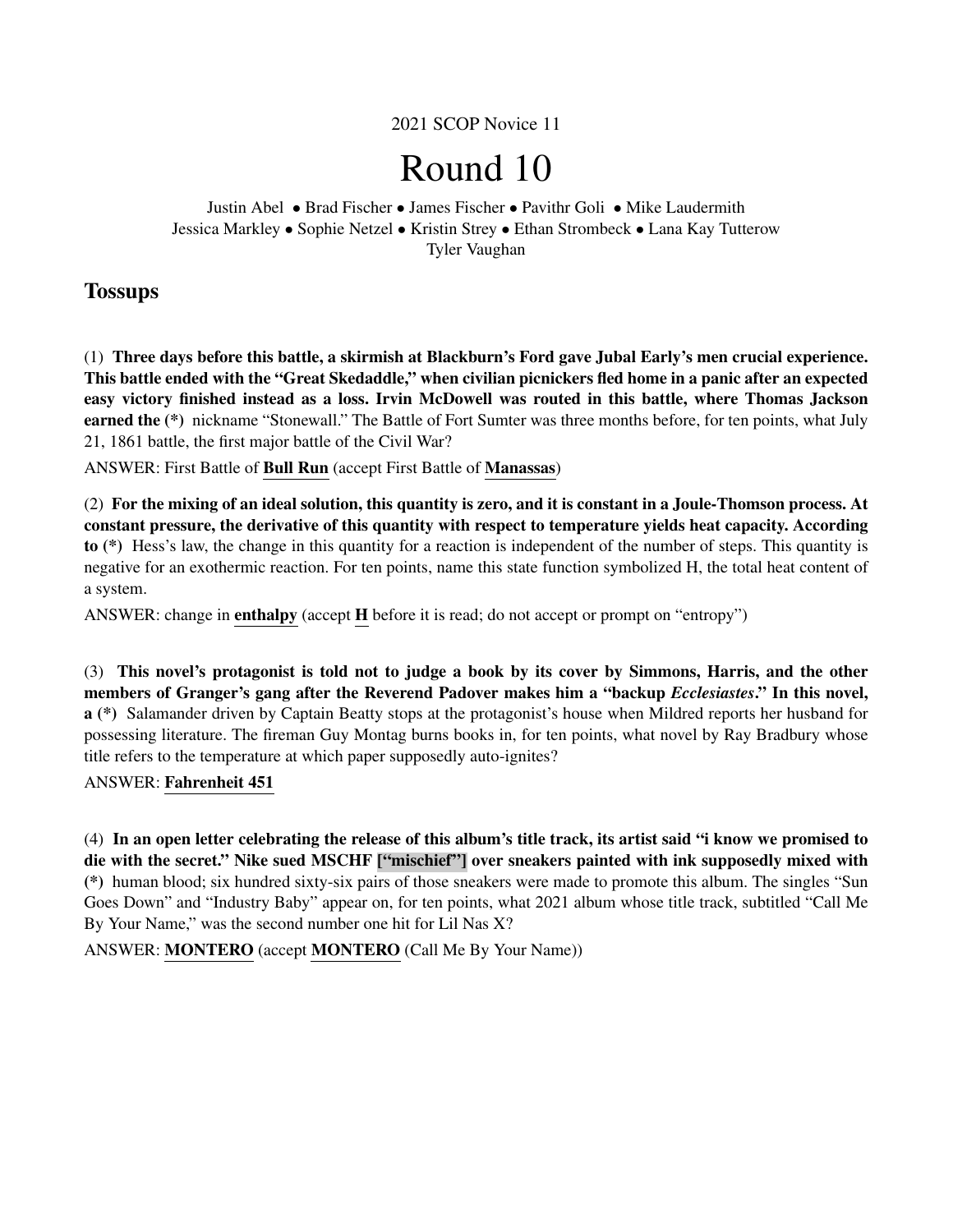SCOP Novice 11 · Round 10 Page 2 of 12

(5) A duet by this composer praises a ruler from "Arabia's spicy shores" after the "Arrival of the Queen of Sheba." An anthem by this composer has been used at every British coronation since that of his patron, George II [second]. This composer of the *Solomon* oratorio and (\*) *Zadok the Priest* wrote an oratorio in which the chorus praises the "king of kings" and "lord of lords," and repeats "and he shall reign forever and ever." For ten points, the "Hallelujah Chorus" is part of what composer's *Messiah* oratorio?

ANSWER: Georg Friedrich Handel

(6) This hero is transported by the ferryman Urshanabi [oor-shah-nah-bee] to the home of a man who had survived the Great Flood. This hero immediately falls asleep after he is told by Utnapishtim [oot-nah-peeshteem] to stay awake for six days and seven nights to achieve immortality. After this hero kills Humbaba in the Cedar Forest and defeats the (\*) Bull of Heaven sent by the goddess Ishtar, the gods kill this king's "wild man" companion, Enkidu. For ten points, name this mythical king of Uruk, the namesake of a Sumerian epic.

ANSWER: Gilgamesh (accept Bilgamesh)

(7) In a novel from this country, Bamford and Maureen Smales flee to the village of the title Black servant to escape a revolution. In another novel set in this country, Absalom is sentenced to death for the murder of Arthur Jarvis, saddening his father, (\*) Stephen Kumalo. This country is the setting of Nadine Gordimer's *July's People* and an Alan Paton novel set during this country's Apartheid era. For ten points, name this country, the setting of *Cry, the Beloved Country*, which takes place partially in Johannesburg.

ANSWER: South Africa (accept Republic of South Africa; accept RSA)

(8) This psychologist contrasted Todestreibe [TOH-des-TRY-buh], the "death drive," with libido in an essay, and described wish-fulfilling fantasies in the case study "Irma's Injection." This author of *Beyond the Pleasure Principle* proposed the existence of a (\*) "super-ego" that mediates the reasoning "ego" and the instinctive "id," and described a condition in which a man is attracted to women who are like his mother as the "Oedipus complex." For ten points, name this Austrian psycho-analyst who wrote *The Interpretation of Dreams*.

ANSWER: Sigmund Freud (accept Sigismund Schlomo Freud)

(9) Each of the two Jelling ["yelling"] stones was raised by a king of these people, Gorm the Old and Harald Bluetooth. These people attacked monasteries in places like Lindisfarne in 793, and they encountered "skraelings" in (\*) Vinland during the expedition of Leif Eriksson. The "Great Heathen Army" was made up of, for ten points, what seagoing Germanic people who often decorated their ships with dragon heads, but did not actually wear horned helmets?

ANSWER: vikings (accept Norsemen; accept Danes)

(10) While determining the "affinity to caloric" of gases, this scientist derived an equation relating specific heats to numbers of particles in a reaction. This scientist proved the correct formula for water, and because of his namesake law, (\*) twenty-two-point-four liters is the molar volume of any gas at standard temperature and pressure. The term *molecule* was coined by, for ten points, which Italian scientist whose namesake number is about  $6.02 \times 10^{23}$  [six point zero two times ten to the twenty-third]?

ANSWER: Amedeo Avogadro (accept Lorenzo Romano Amadeo Carlo Avogadro)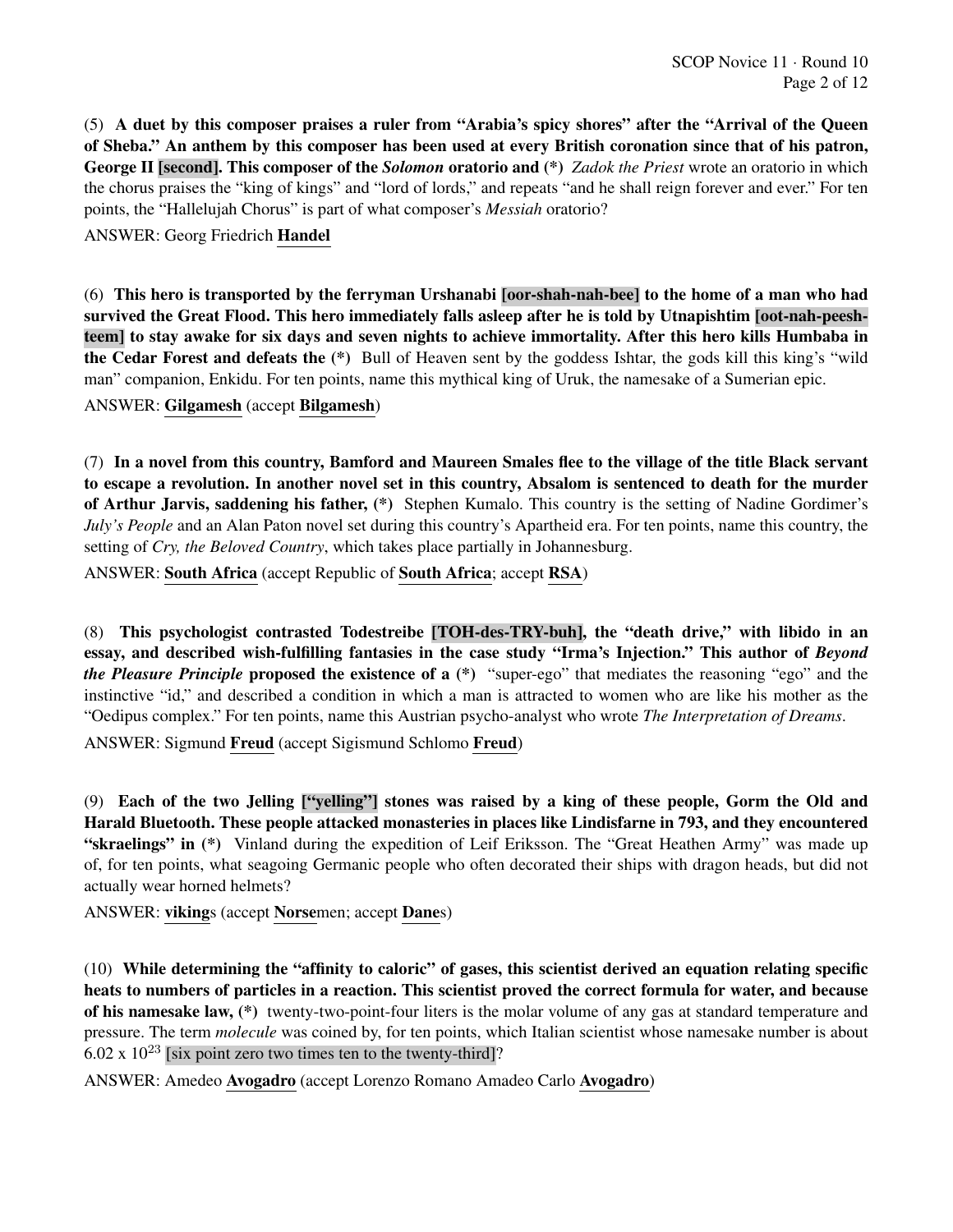(11) Followers of this religion can place a "gad" on themselves to request a spirit's protection. Marie Laveau was a mambo and one of this religion's fifteen "Queens," who led a branch of this religion in (\*) New Orleans. Spirits in this religion, called lwa [luh-WAH], include Baron Samedi and Papa Legba, who is associated with the Catholic Saint Peter. For ten points, name this Haitian syncretic religion whose namesake dolls are used for healing and communication with the deceased.

ANSWER: Voodoo (accept Haitian Vodou; accept Louisiana Voodoo; accept Vodun)

(12) Installations by this artist include a set of pillow-like, metallic *Silver Clouds* and a set of inked wooden blocks representing *Mott's Apple Juice* and *Brillo Boxes*. This artist worked with his namesake "Superstars" to create films like *Chelsea Girls* in his studio, The (\*) Factory, and he used silk-screen printing to create re-colored images of Queen Elizabeth II and Mao Zedong. For ten points, name this American pop artist who made mass-produced images of Marilyn Monroe and *Campbell's Soup Cans*.

ANSWER: Andy Warhol (accept Andrew Warhola, Jr)

(13) This country's secret police, SAVAK, was blamed for the Cinema Rex fire, which killed hundreds of people in 1979. A year earlier, dozens of people were killed in this country's Jaleh Square on "Black Friday" by the forces of Reza Pahlavi, who was forced into exile after the rise of (\*) Ayatollah Khomeini [ah-yah-toh-lah koh-may-nee] in an Islamic Revolution. A leader called a "Shah" once led, for ten points, what Asian country where over fifty Americans were taken hostage for four hundred forty-four days in Tehran?

ANSWER: Iran (accet Islamic Republic of Iran; accept Jomhuri-ye Eslami-ye Iran; accept Persia)

(14) The red clump on this diagram is caused by helium flash, and its "instability strip" includes Cepheid variables [seh-fee-id variables]. A color-magnitude chart is one version of this diagram, whose Hayashi track contains pre- (\*) and main-sequence objects. Super-giants are found along this diagram's top, and white dwarfs form a band at the bottom. For ten points, identify this diagram, named for two astronomers, that shows the relationship between a star's luminosity and temperature.

ANSWER: Hertzsprung-Russell diagram (accept H-R diagram)

(15) A character in this novel who lives inside of an elephant statue is killed while collecting ammunition, and is named Gavroche. In this novel, the only surviving Friend of the ABC, Marius, marries a girl whose mother sells her front teeth to pay the (\*) Thénardier [teh-nar-dee-ay] family. In this novel, Cosette is taken in by a man who spends nineteen years in prison for stealing a loaf of bread. For ten points, name this novel in which Inspector Javert pursues the convict Jean Valjean, written by Victor Hugo.

ANSWER: Les Misérables (do not accept or prompt on "Les Mis")

(16) Successive versions of this type of function are known as jerk, snap, crackle, and pop. This function is typically defined using the limit of a difference quotient, and when working with polynomials, the power rule and (\*) chain rule are commonly used to find this type of function. The slope at a point on a curved line can be calculated using this function. The notation "f prime of x" is used to denote, for ten points, what type of function from calculus that is the opposite of an integral?

ANSWER: derivative (accept differentiation; accept differentiate)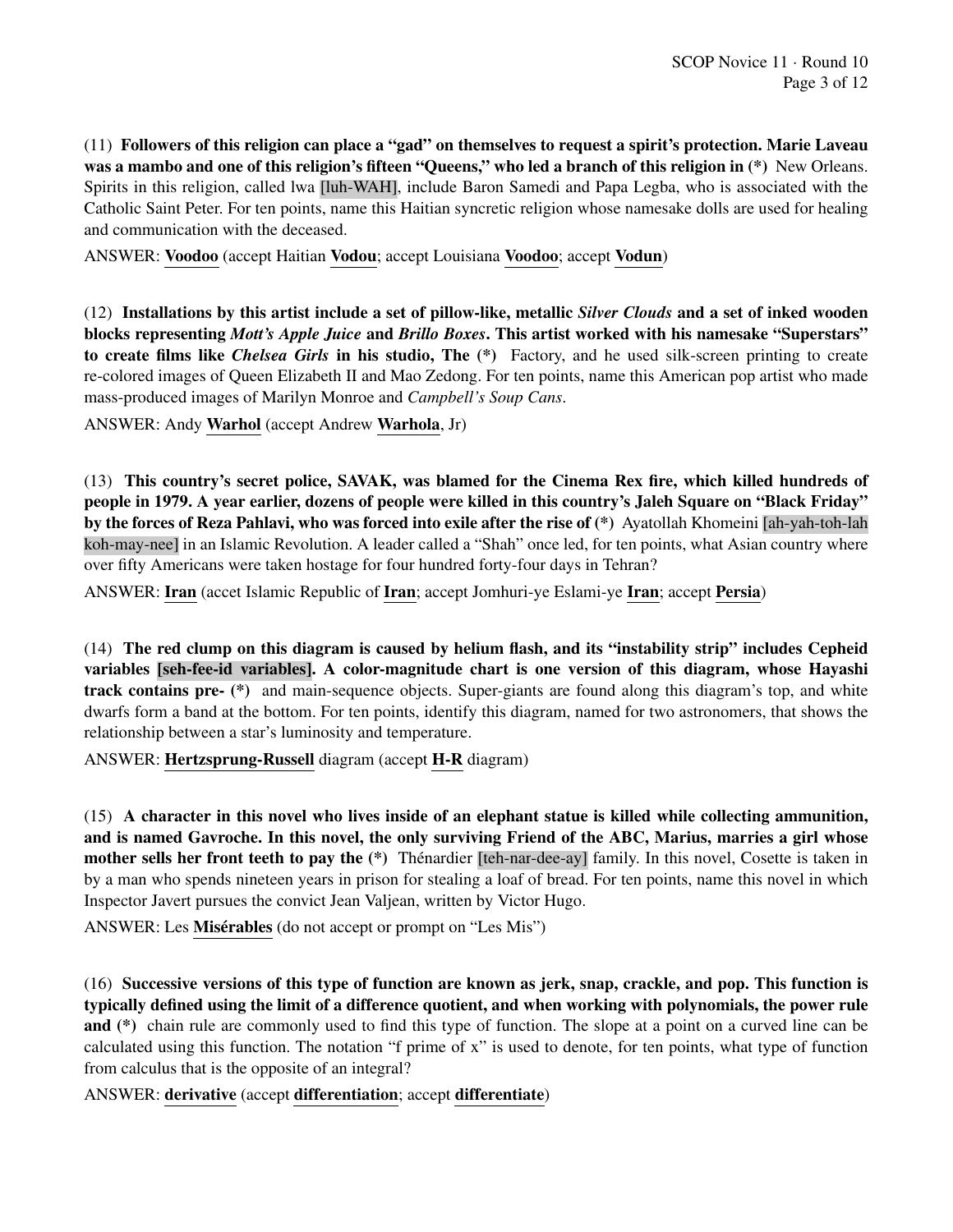(17) The last remaining structure of this city's 1915 World's Fair is the Palace of Fine Arts. This city's "painted ladies" are Victorian houses repainted in modern colors. The northern tip of this city is home to Ghirardelli Square and (\*) Fisherman's Wharf. The Haight-Ashbury neighborhood in this city was the birthplace of the "Summer of Love." The largest Chinatown outside of Asia is in, for ten points, what California city that is home to the Golden Gate Bridge?

## ANSWER: San Francisco (accept Frisco)

(18) The Shine-Delgarno sequence initiates this process in prokaryotes, and tetra-cycline antibiotics inhibit this process by targeting the thirty-S subunit. An amino-acyl synthe-tase enzyme charges the (\*) tRNAs needed for this process, and a transferase enzyme makes new peptide bonds between the A and P sites during it. The codon A-U-G marks the start of, for ten points, what process that scans mRNA to assemble a protein at a ribosome?

ANSWER: translation (accept polypeptide synthesis; accept protein synthesis before "protein" is read; do not accept or prompt on "transcription")

(19) A lullaby in this story collection warns "summer gales and Killer Whales / are bad for baby seals," and is set in the Bering Sea. "The White Seal" is in this collection, in which Nag and Nagaina are killed by (\*) Rikki-Tikki-Tavi, a mongoose. Shere Khan, a tiger, is killed in this book by a student of the wise bear Baloo and the panther Bagheera. For ten points, name this collection of stories about the "man-cub" Mowgli and his animal friends, written by Rudyard Kipling.

ANSWER: The Jungle Book

(20) This university is home to the Whiffenpoofs, the oldest collegiate a cappella group in the US. Walter Camp, a rugby player for this university, created American football. Former president William Howard Taft and both presidents Bush were members of a (\*) secret society at this school that meets in "The Tomb," the Skull and Bones Society. This university is located near Long Island Sound in New Haven, Connecticut. For ten points, name this Ivy League university that rivals Harvard.

ANSWER: Yale University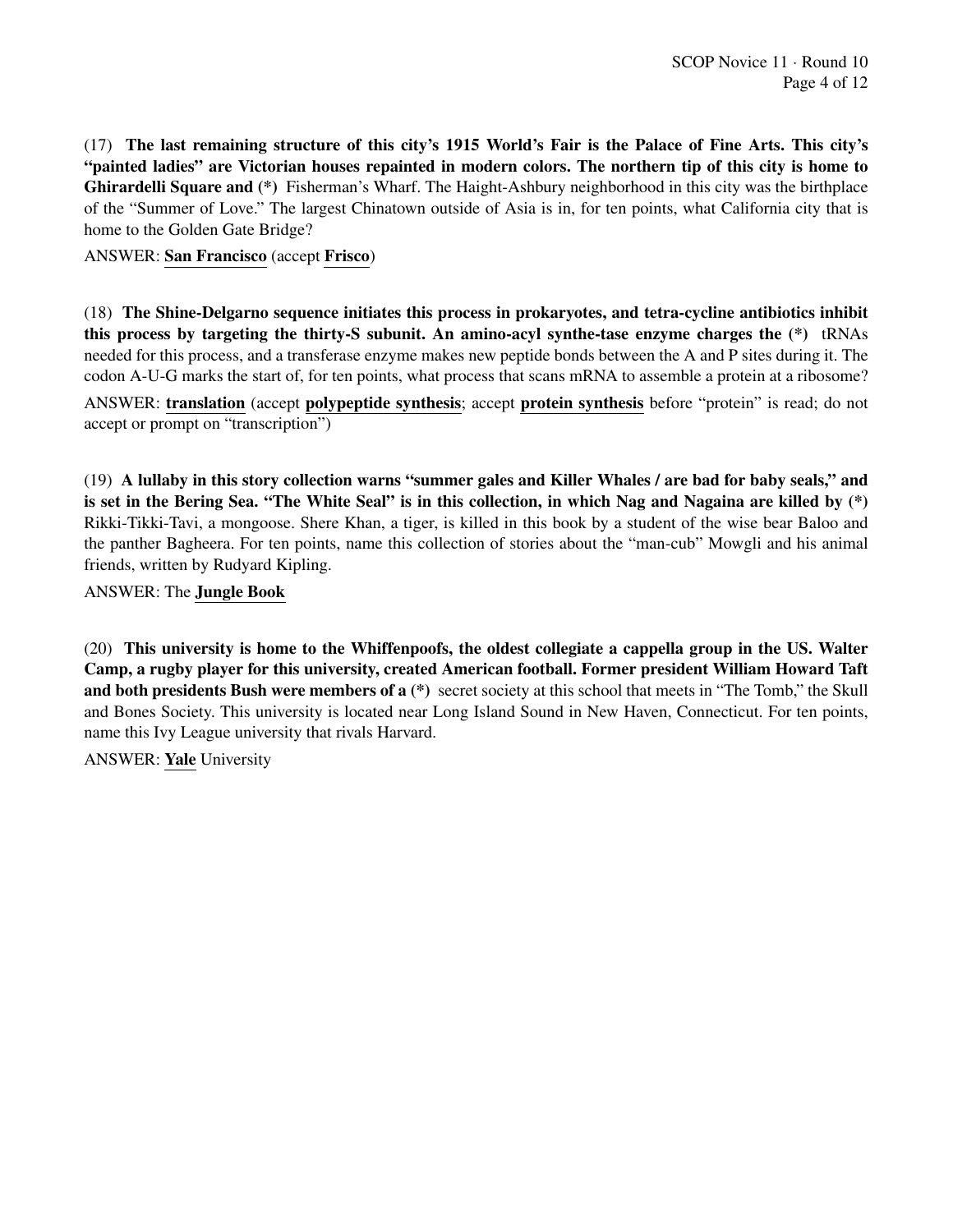## Bonuses

(1) About one-third of the total production of this molecule is used to power a cell's sodium-potassium pumps. For ten points each,

Name this molecule, the "energy currency" of cells, produced by synthase enzymes in membranes of mitochondria. ANSWER: ATP (accept adenosine triphosphate)

ATP generation in mitochondria is accompanied by the release of six molecules of this waste gas for every glucose sugar consumed.

ANSWER: carbon dioxide (accept  $CO<sub>2</sub>$ )

Most of the carbon dioxide is generated during this phase of cellular respiration in which acetyl-CoA [ah-see-tull coh-ay] is changed into molecules like succinate and fumarate, and the co-enzyme NADH is formed.

ANSWER: Krebs cycle (accept citric acid cycle; accept TCA cycle)

(2) In this man's "Letter from Jamaica," he called upon European nations to aid in the fight for Latin American independence. For ten points each,

Name this revolutionary leader who was known as "The Liberator" in much of South America. This man served as president of the independent state of Gran Colombia from 1819 to 1830.

ANSWER: Simón Bolívar (accept Simón José Antonio de la Santisima Trinidad Bolívar y Ponte Palacios y Blanco)

Gran Colombia extended into this modern South American country. Bolívar convened the Guayaquil Conference in a port city in this country southwest of its capital, Quito.

ANSWER: Ecuador (accept Republic of Ecuador; accept República del Ecuador)

On June 15, 1813, Bolívar issued a Decree proclaiming this violent end against the Spanish in South America. This decree guaranteed no harm would come to anyone who murdered a Spaniard or had previously done so.

ANSWER: Decree of War to the Death (accept Decreto de Guerra a Muerte)

(3) In this play, Beneatha is criticized for straightening her hair, and is courted by George Murchinson and Joseph Asagai. For ten points each,

Name this play by Lorraine Hansberry in which the Younger family move to an all-white neighborhood in Chicago.

## ANSWER: A Raisin in the Sun

*A Raisin in the Sun* takes its title from a Langston Hughes poem that asks "what happens to" one of these things "deferred."

ANSWER: dream (accept A Dream Deferred)

The poem "A Dream Deferred" is sometimes titled for this New York neighborhood. Hansberry and Hughes were part of a mid-twentieth-century "Renaissance" of Black art that was named for this neighborhood.

ANSWER: Harlem (accept Harlem Renaissance)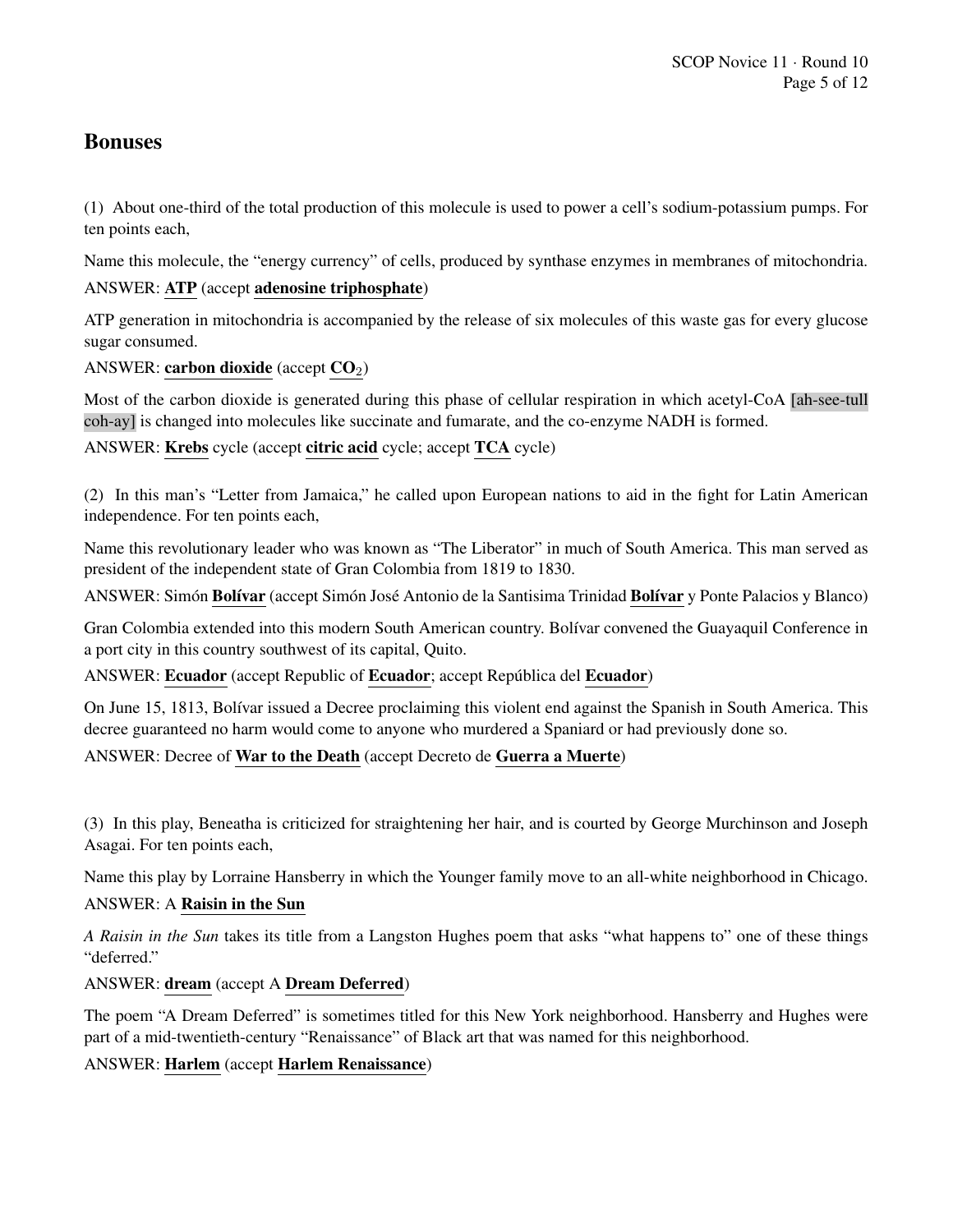(4) Answer these questions about the history of The Church of Jesus Christ of Latter Day Saints, for ten points each.

The angel Moroni delivered the location of this holy text, originally written in "reformed Egyptian," to the founder of the LDS Church

## ANSWER: Book of Mormon

The Latter Day Saint movement was founded in New York by this first leader of the church, who recorded the Book of Mormon.

## ANSWER: Joseph Smith Jr.

Joseph Smith discovered the original text for the Book of Mormon on these objects, which he claimed to have found in the Hill Cumorah.

ANSWER: golden plates (accept Plates of Nephi; prompt on "plates")

(5) This man remarked on his friendship with Ulysses S. Grant, "He stood by me when I was crazy, and I stood by him when he was drunk; and now, sir, we stand by each other always." For ten points each,

Name this Union general who, with Grant, captured the city of Vicksburg in 1863. The following year, this man embarked on a "March to the Sea."

## ANSWER: William Tecumseh Sherman

Sherman's March to the Sea was a scorched earth campaign through this state. The march began in Atlanta and ended with the capture of this state's port city of Savannah just before Christmas 1864.

## ANSWER: Georgia

Sherman's capture of Atlanta just before the March to the Sea was perfectly timed to help Lincoln defeat this Democrat in the 1864 election.

## ANSWER: George McClellan (accept George Brinton McClellan)

(6) This mathematical sequence was inspired by a model of rabbit population growth. For ten points each,

Name this sequence that begins "one, one, two, three, five," and continues to find each successive term by adding the two preceding terms.

## ANSWER: Fibonacci sequence

The largest of this type of number in the Fibonacci sequence is its twelfth term, one hundred forty-four. The first five of these numbers are one, four, nine, sixteen, and twenty-five.

## ANSWER: perfect squares

As the Fibonacci sequence goes on, the multiplicative ratio between each set of two consecutive terms approaches this value. This number, symbolized phi [fee], is equal to one plus its reciprocal.

ANSWER: golden ratio (accept "mean," "cut," "section," or "proportion" in place of "ratio;" accept Mean of Phidias; accept divine proportion; accept one plus the square root of five, all over two, with all underlined parts required)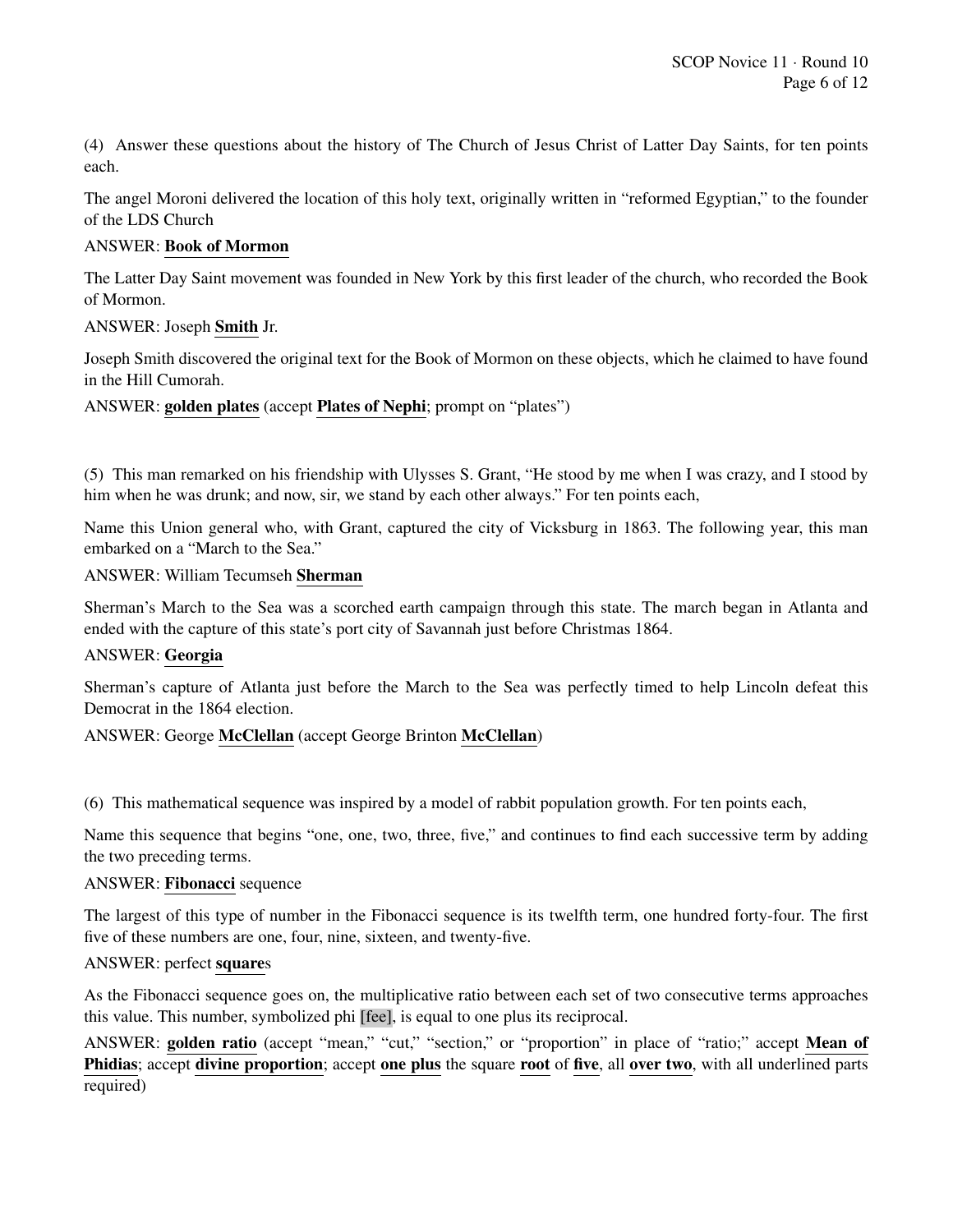(7) Give the following about Belgian involvement in World War II, for ten points each.

Belgium took this non-confrontational stance at the outbreak of World War II, as did Switzerland.

## ANSWER: neutrality

After the surrender of Belgium in 1940, the Belgian government evacuated from this capital city to form a government-in-exile in London.

#### ANSWER: Brussels

The invasion of Belgium by German forces was part of their plan to bypass this series of fortifications on the Franco-German border.

## ANSWER: Maginot Line

(8) Benjamin Franklin charted one of these phenomena in 1769 to explain why it took British ships several weeks longer to sail to New York than for American ships to sail to London. For ten points each,

Name this type of oceanic movement. Franklin studied one of these called the Gulf Stream that carries warm water up the Eastern Seaboard before heading across the North Atlantic.

ANSWER: ocean currents (accept boundary currents)

The Gulf Stream defines the western boundary of one of these large, circular ocean currents called the "North Atlantic" one. The "North Pacific" one of these contains the Great Garbage Patch.

#### ANSWER: gyre

The North Atlantic gyre experiences periodic oscillations similar to this South Pacific phenomenon with a masculine Spanish name. This climate event brings wet weather to South America and drought to Southeast Asia.

## ANSWER: El Niño (accept El Niño-Southern Oscillation; accept ENSO)

(9) Answer the following about Frank Gehry, a Canadian-American architect who designed the "Dancing House" in Prague and the BP Pedestrian Bridge in Chicago's Millennium Park, for ten points each.

The Millennium Park in Chicago also contains another work by Gehry: a curved-sheet-metal pavilion named for this entrepreneur, the uncle of the current governor of Illinois.

ANSWER: Jay Pritzker (accept Jay Arthur Pritzker; Jay Pritzker Pavilion or Jay Pritzker Music Pavilion; do not accept or prompt on "J.B. Pritzker" or "Jay Robert Pritzker")

Gehry also used curved sheets of metal to create a Los Angeles concert hall named for this California-based animation mogul.

ANSWER: Walt Disney (accept Walter Elias Disney; accept Walt Disney Concert Hall)

Curved sheets of metal feature prominently in Gehry's design for a Bilbao art museum named for this art collector. Frank Lloyd Wright designed an "inverted ziggurat" for an art museum in New York named for this man.

ANSWER: Solomon Guggenheim (accept Solomon Robert Guggenheim; accept Guggenheim Museum Bilbao; accept Solomon R. Guggenheim Museum)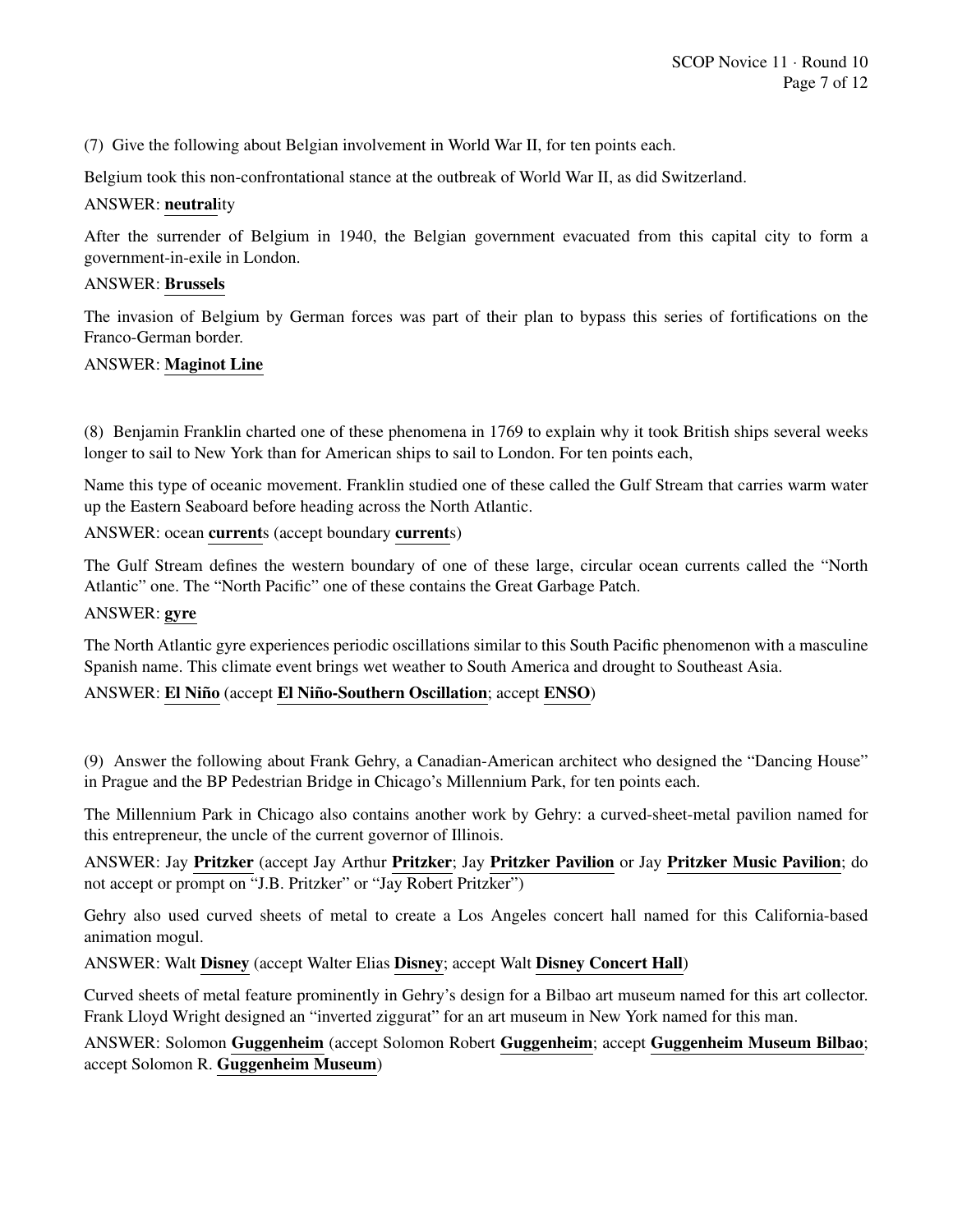(10) In a book about this event, Madame Schächter is beaten when she says she can see "flames" in a train crowded with Jewish people. For ten points each,

Name this historical event during which Eliezer is transported with Madame Schachter to the Birkenau concentration ¨ camp.

ANSWER: Holocaust (accept Shoah; prompt on general descriptions like "World War II" or "Germany under Hitler")

Madame Schächter and Eliezer appear in this book by Elie Wiesel, based on his own experience in the Holocaust. Wiesel wrote about his life after the Holocaust in this book's sequels, *Dawn* and *Day*.

## ANSWER: Night

Like Madame Schächter, this man is considered an "unheeded witness" in *Night*. This man escapes a Gestapo massacre, but his warnings about their atrocities are ignored by Eliezer's community.

## ANSWER: Moshe the Beadle

(11) Name some members of the "Twenty-Seven Club," a group of musicians nicknamed for their tragically early deaths, for ten points each.

This guitarist died in 1970, after he wrote and recorded "Purple Haze" and played a heavily-distorted version of "The Star-Spangled Banner" at Woodstock.

ANSWER: Jimi Hendrix (accept James Marshall Hendrix; accept Johnny Allen Hendrix)

This grunge star wrote songs like "Heart-Shaped Box," "Come As You Are," and "Smells Like Teen Spirit" for Nirvana before his 1994 death.

ANSWER: Kurt Cobain (accept Kurt Donald Cobain)

This singer won five Grammys for her 2006 album *Back to Black*, including Song of the Year for "Rehab." After her 2011 death, a statue was erected in London in her honor.

## ANSWER: Amy Winehouse (accept Amy Jade Winehouse)

(12) To celebrate your eighteenth birthday, you've decided to go skydiving. Answer these questions about the physics of jumping out of an airplane, for ten points each.

After initially accelerating towards the Earth, you will reach approximately fifty-five meters per second, the value for this maximum condition beyond which you will no longer gain speed.

## ANSWER: terminal velocity (accept terminal speed)

Terminal velocity is the result of this force of air resistance that, like friction, opposes your motion. The field of aerodynamics is concerned with reducing this force on aircraft.

## ANSWER: drag force

As you plummet towards Earth, the Earth experiences a negligible acceleration towards you because of this law of motion, in which you and the Earth form an action-reaction pair.

ANSWER: Newton's third law of motion (prompt on "Newton's law")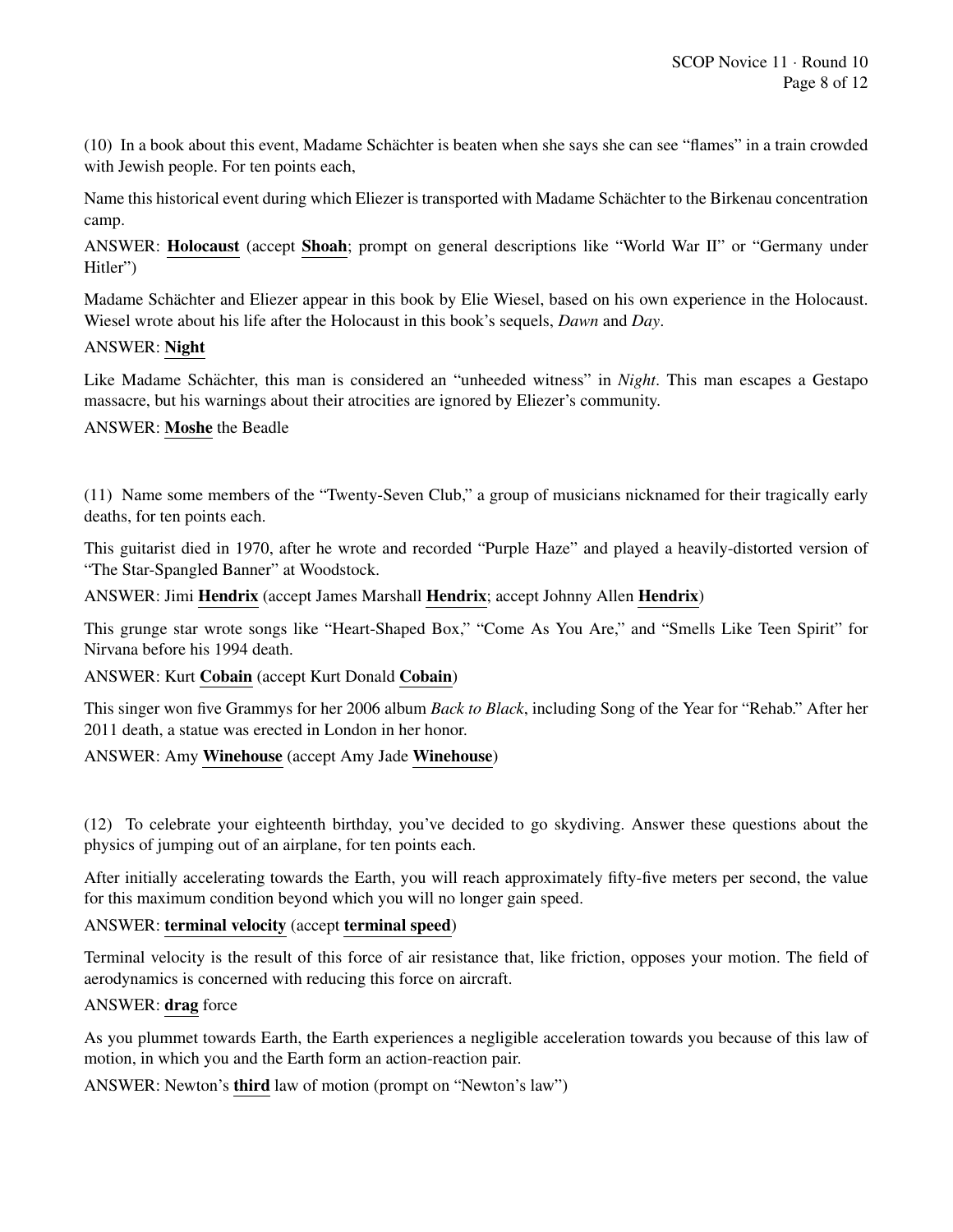(13) In this play, King Claudius convinces Laertes [lah-YER-teez] to duel the title man to the death. For ten points each,

Name this Shakespeare play about the title prince of Denmark.

ANSWER: Hamlet (accept The Tragedy of Hamlet, Prince of Denmark)

Hamlet plans to kill Claudius to avenge this crime, which Claudius had committed against Hamlet's father before claiming the throne for himself.

ANSWER: murder (accept ear poisoning; accept descriptions like killing Old Hamlet)

While investigating his father's murder, Hamlet accidentally kills Polonius, the father of Laertes and this woman. This woman is driven mad by her father's death and ultimately drowns herself.

## ANSWER: Ophelia

(14) Since 2012, part of this body of water has been officially defined by a bordering nation as the "West Philippine Sea." For ten points each,

Name this sea, a section of the Pacific Ocean, where the Nine-Dash Line marks a major territory claim.

## ANSWER: South China Sea (accept Nan Hai or Nan Zhongguo Hai)

The Nine-Dash Line marks a Chinese territory claim in the South China Sea. The claim includes a set of artificial islands, nicknamed the "Great Wall of Sand," built on these natural, coral structures.

ANSWER: coral reefs

The Nine-Dash Line was originally claimed in the 1940s by the government of what is now this country, which is governed from Taipei.

ANSWER: Taiwan (accept Republic of China or ROC; accept Zhonghua Minguo; do not accept or prompt on "People's Republic of China" or "PROC")

(15) A dock-worker named Crown murders Robbins, and is later killed by one of this opera's title characters. For ten points each,

Name this opera in which Clara sings the lullaby "Summertime" to her baby in Catfish Row.

## ANSWER: Porgy and Bess

This twentieth-century American composer worked with his brother, a lyricist named Ira, to write *Porgy and Bess* and popular songs like "Embraceable You" and "I Got Rhythm."

## ANSWER: George Gershwin (accept Jacob Bruskin Gershowitz)

Without his brother, George Gershwin composed a jazz-influenced *Rhapsody in* this color. A musical genre named for this color often uses melancholy lyrics and a shuffling, "swung" rhythm.

ANSWER: blues (accept Rhapsody in Blue)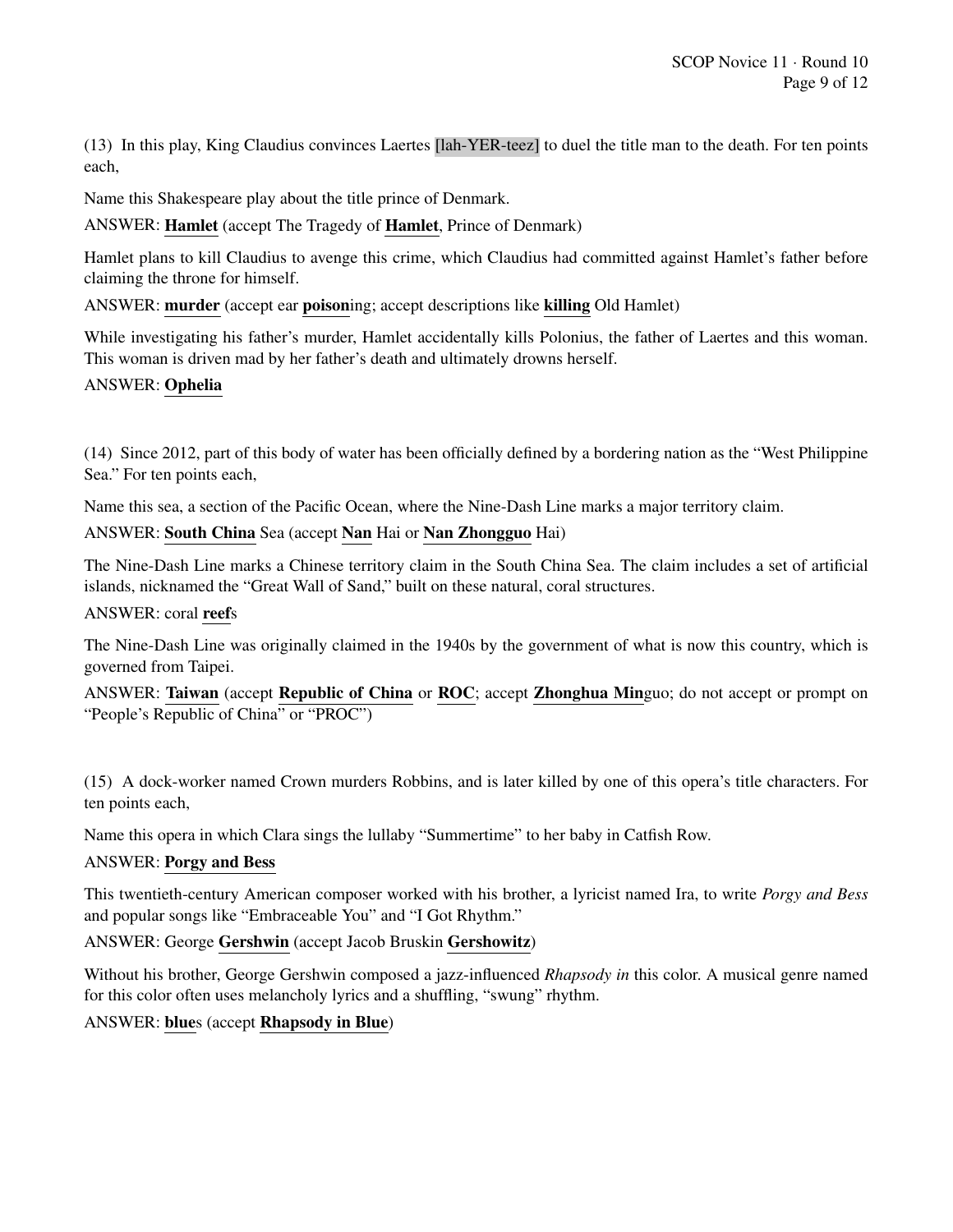(16) It's time to perform that classic of the high school chemistry lab: coffee cup calorimetry. Answer these questions about the process, for ten points each.

By measuring the temperature change when a known mass of ice liquefies in water, you can calculate this quantity, the energy needed per unit mass for melting.

ANSWER: latent heat of fusion (accept specific heat of fusion; accept molar heat of fusion; accept enthalpy of fusion; prompt on "enthalpy of transition")

Depending on the lab, you may need to add 273.15 to your measured temperatures to convert from degrees Celsius to this absolute scale with symbol K.

#### ANSWER: Kelvin scale

Your coffee cup calorimeter can be used to find the heat released by this type of acid-base reaction, such as when hydrochloric acid and sodium hydroxide combine to form sodium chloride and water.

## ANSWER: neutralization reaction

(17) Folklore is full of spooky, humanoid creatures that feed on unsuspecting people. Name some such creatures from around the world, for ten points each.

In European folklore, these creatures could conceal themselves as people for most of the month, but transformed into howling predators during the full moon.

#### ANSWER: werewolf (accept werewolves)

In North American Ojibwe lore, these skeletal creatures fed on human flesh. In some stories, they could infect humans and force them to become cannibals.

#### ANSWER: wendigos

In Arabian stories, these demons dwelt in graveyards and consumed the bodies of the dead. In other stories, these hoof-footed, evil jinns lured travelers to their deaths in the desert, like the similar sila.

## ANSWER: ghouls (accept ghulah)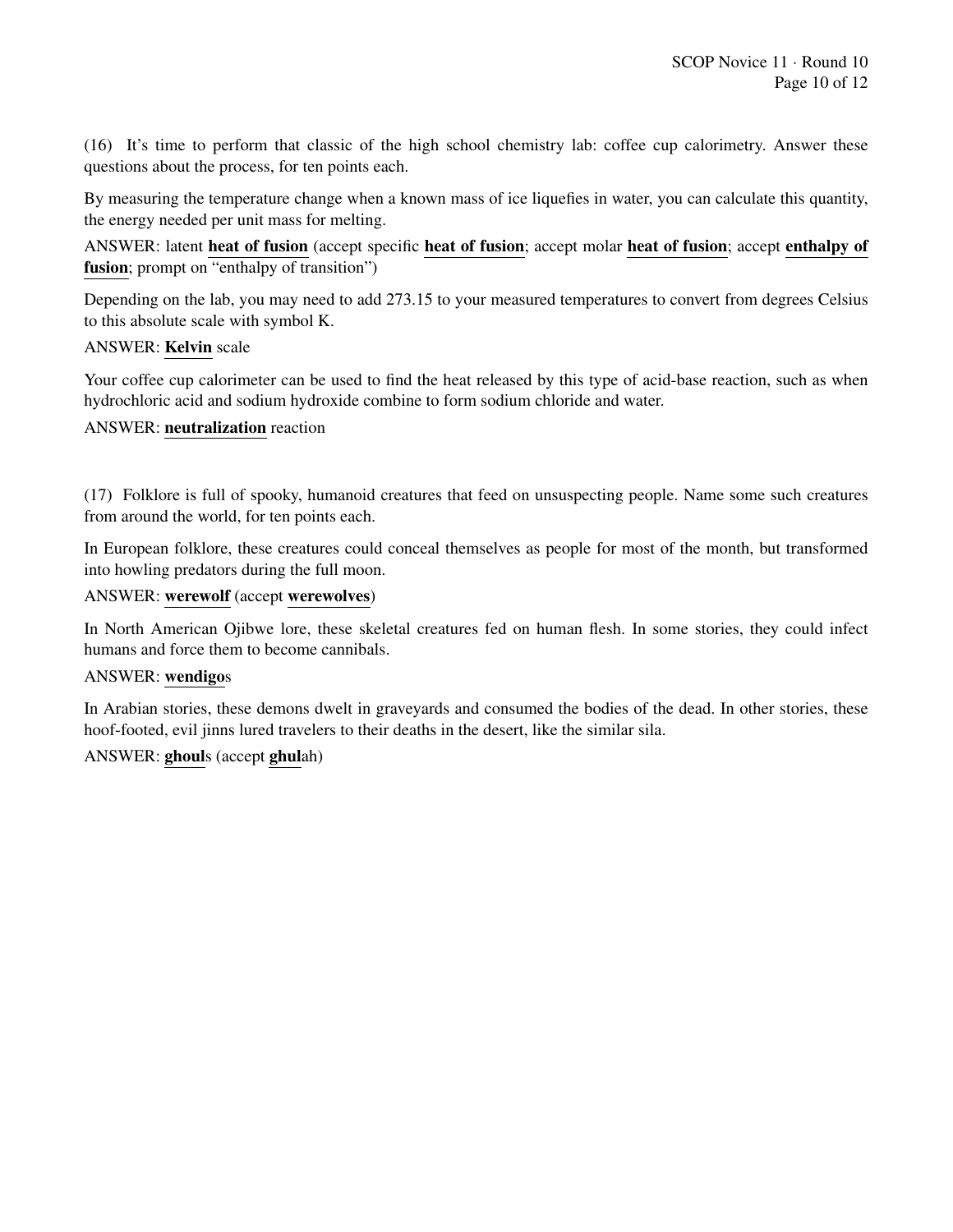(18) On March 29, 1960, the *New York Times* published a full-page ad seeking support for Martin Luther King and civil rights in the south called "Heed Their Rising Voices." For ten points each,

The ad was signed by dozens of activists, including this future Chairman of SNCC ["snick"] who was badly beaten on the Edmund Pettus Bridge in 1965. This man served in the House, representing Georgia, until his July 2020 death.

## ANSWER: John Lewis

L.B. Sullivan, the police commissioner of this capital city of Alabama, sued the *Times* for publishing accidental inaccuracies in "Heed Their Rising Voices." Ultimately, the Supreme Court unanimously rejected his lawsuit.

## ANSWER: Montgomery

The Supreme Court ruled that, because Sullivan was a public official and there was no actual malice behind the inaccuracies, they did not constitute this crime. For private citizens, this act of saying or writing falsehoods that harm another person's reputation can be a crime with or without malice.

ANSWER: defamation (accept slander; accept libel; accept word forms like "defaming someone" or "slanderous words")

(19) The hashtag #mintthecoin [mint the coin] gained popularity as Republicans refused to increase this quantity. For ten points each,

Name this quantity, the amount of money owed by the U.S. government. The limit, or "ceiling," on this quantity must be periodically raised by Congress to allow the government to continue paying off this quantity.

## ANSWER: national debt (accept debt ceiling)

If the debt ceiling crisis is not averted, the government would fail to pay its debts on time, a situation named this. A bankruptcy court may supervise people if they do this on their loans.

ANSWER: default (accept descriptions that use the term default, like "defaulting on loans"; do not accept "bankruptcy")

The #mintthecoin movement urges this current Secretary of the Treasury to avoid default by minting a trillion-dollar platinum coin and deposit it with the Federal Reserve. This woman served as chair of the Fed from 2014 to 2018.

ANSWER: Janet Yellen